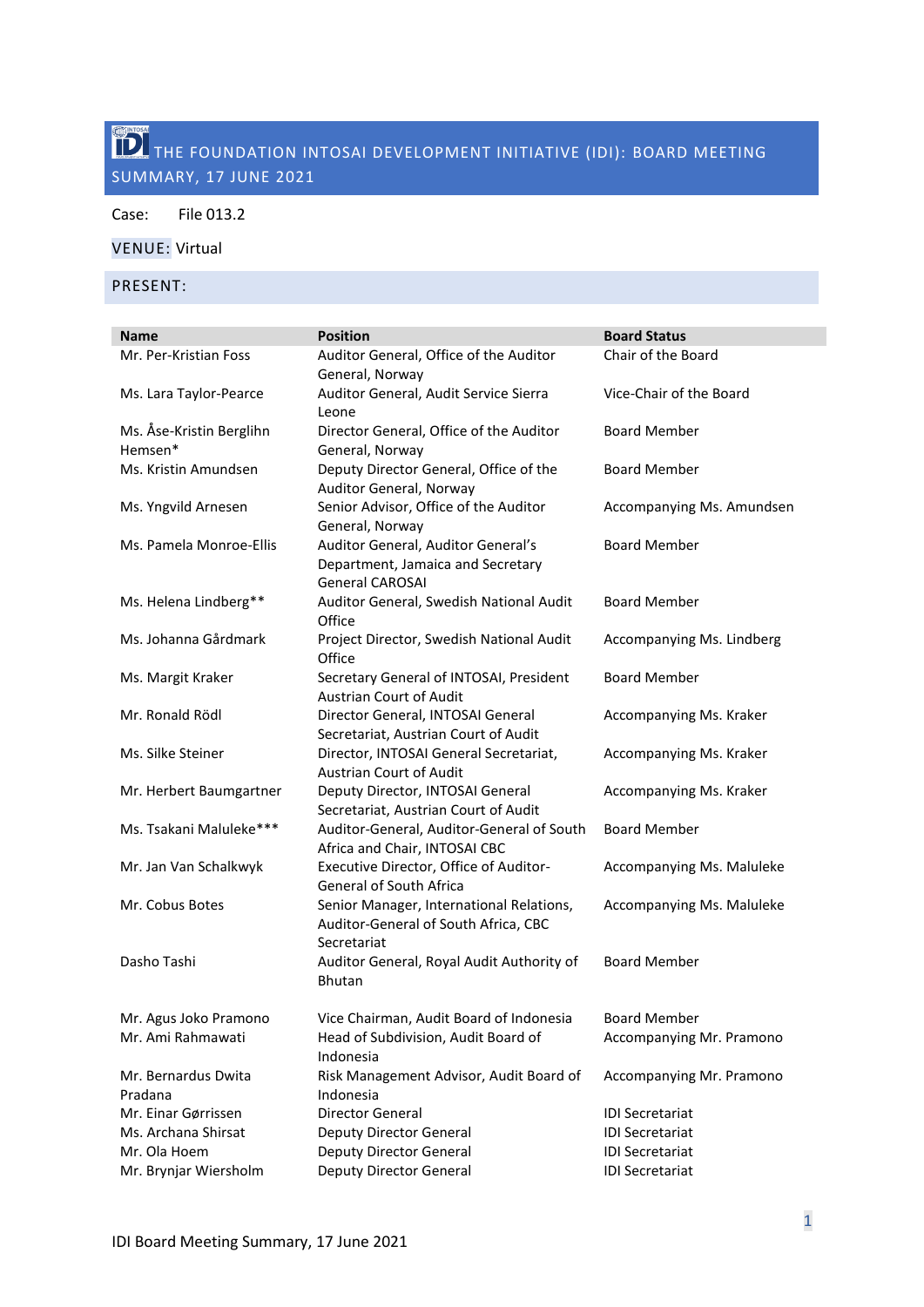| Ms. Petra Schirnhofer  | Senior Manager |
|------------------------|----------------|
| Mr. Martin Aldcroft    | Senior Manager |
| Mr. Shourio Chatteriee | Manager        |
| Ms. Camilla Fredriksen | Manager        |

IDI Secretariat IDI Secretariat IDI Secretariat IDI Secretariat

\* Could not participate in all agenda items due to connection issues. Had to step out during agenda item 4.

\*\* Briefly stepped out during agenda item 3.

\*\*\* Participated in agenda items 1-3.

#### WELCOME AND OPENING REMARKS

The Chair welcomed all Board members to the virtual Board meeting and warmly welcomed Dasho Tashi as new board member. Dasho Tashi introduced himself to the Board. He has cooperated with IDI before and expressed his delight over being a Board member. The Chair reminded everyone about the online series "Meet the IDI Board" on IDI's website, introducing each Board member over a period of time.

#### APPROVAL OF THE AGENDA

**Decision**: The Board members approved the agenda, including the suggested item for 'Any Other Business'.

# 1. CONFIRMATION OF REGISTER OF RELATED PARTIES AND RELATED ENTITIES AND DISCLOSURE OF PERCEIVED AND ACTUAL CONFLICTS OF INTEREST

The Chair informed on the updated register with information about the new Board member Dasho Tashi. The Chair suggested a distinction in the register between formal membership in INTOSAI bodies and representation in them in practice. In some cases, actual representation is delegated to different members of the SAI. The IDI Secretariat will follow up with Board members and update the register accordingly.

Otherwise Board members confirmed the correctness of the register of related parties and related entities. They did not report a conflict of interest with any of the meeting agenda items.

#### 2. UPDATES TO OPERATIONAL PLAN AND REVISED BUDGET 2021

The Chair reminded Board members that changes in travel assumptions made a revision of the IDI Operational Plan and budget for 2021 necessary.

The IDI Secretariat updated on substantial changes in light of assumed travel restrictions throughout 2021 and a gradual return to travel in 2022. Lower costs for virtual delivery and the postponement of essential face to face meetings, will result in decreased expenditure, in an expected surplus in 2021 and thus in a higher carry forward to 2022.

Among the changes to the Operational Plan, the IDI Secretariat highlighted a planned *Online Learning Festival* under the professional and relevant SAIs work stream. The aim is to bring together IDI's different resource pools online for networking and continuous professional development. Under professional SAIs, the third cohort of the SAI Young Leaders Initiative will now start in 2022, TAI (transparency, accountable, inclusiveness) audits will include an audit of national rollout of COVID 19 vaccines as a topic and PESA-P – having been met with great interest – will be rolled out. The relevant SAIs work stream will pilot a portfolio of experiments to explore, experiment and find fit for purpose solutions in relevant areas. Both the independent and well-governed SAI work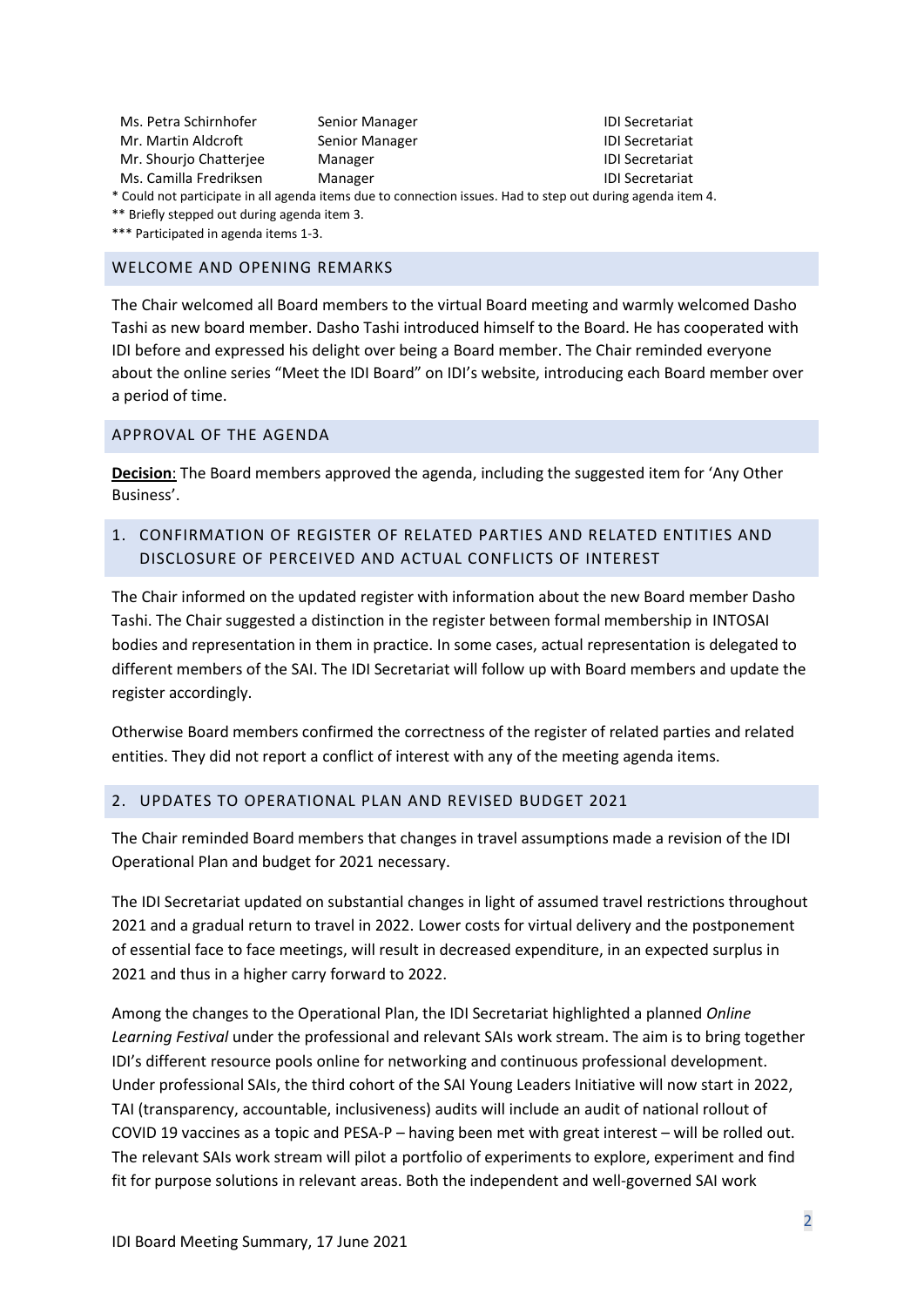streams only have minor changes. IDI's bilateral support plans to start the new partnership with SAI DRC in the second half of 2021 and to maintain small-scale projects in Togo, Guinea and Niger within PAP-APP phase 2.

Despite suggested changes in the Operational Plan and continued online work, the IDI Secretariat expects to meet the large majority of the targets in the IDI Results Framework. The Secretariat provided a budget estimate for 2022, reflecting increased face-to-face activities. A full budget for 2022 will be submitted as usual in the November Board meeting. The Secretariat also informed the Board about ongoing discussions with Development Partners.

Board members complimented IDI on continued and successful efforts under difficult circumstances. They highlighted the relevance of the TAI audits in particular. Board members emphasised the importance of realistic budgets and higher levels of reserve. At the same time, they acknowledged current challenges in planning and budgeting as well as the fact that most funding partners are not in a position to put their funds into IDI reserves.

**Decision:** The Board approved the updated Operational Plan and the revised budget 2021.

## 3. FIRST INSIGHTS INTO THE SAI SURVEY AND STOCKTAKING REPORT

The IDI Secretariat presented preliminary highlights from the 4th edition of 2020 Global Survey and Stocktaking Report. The final report will be published in the 3<sup>rd</sup> quarter of 2021 and disseminated following IDI's dissemination plan.

178 SAIs (85%) responded to the Global Survey, measuring the period of 2017-2019.

Some of the initial findings include:

- Globally, SAI independence has slightly decreased, so challenges remain
- The publication of SAI reports has increased compared to the last report but there are differences across regions and income levels
- ISSAI adoption has advanced, but implementation is slower. Only 17% of SAIs report to be fully ISSAI compliant, with lack of resources mentioned as one reason for non-compliance
- Only 54 % of the SAIs report to have full access to necessary information to do their work
- Only half of the SAIs report to have sufficient resources and a majority reports to have inadequate staff and competence
- There is a mixed picture on audit coverage: financial and performance audit coverage has decreased, compliance audit coverage has slightly increased
- Implementation of audit recommendations is high for financial audits but lower for compliance and performance audits and for SAIs with jurisdictional models
- Sharp decrease in SAIs that report having an audit follow up system
- Tendencies in the volume of capacity development support seem stable over the last years

Board members welcomed the work on the Global Survey and Stocktaking Report so far. Some members pointed to changing information environments with digitised information being more important, making it necessary to develop SAI capacity around this area. Board members pointed to the need for more in-depth analysis in certain areas.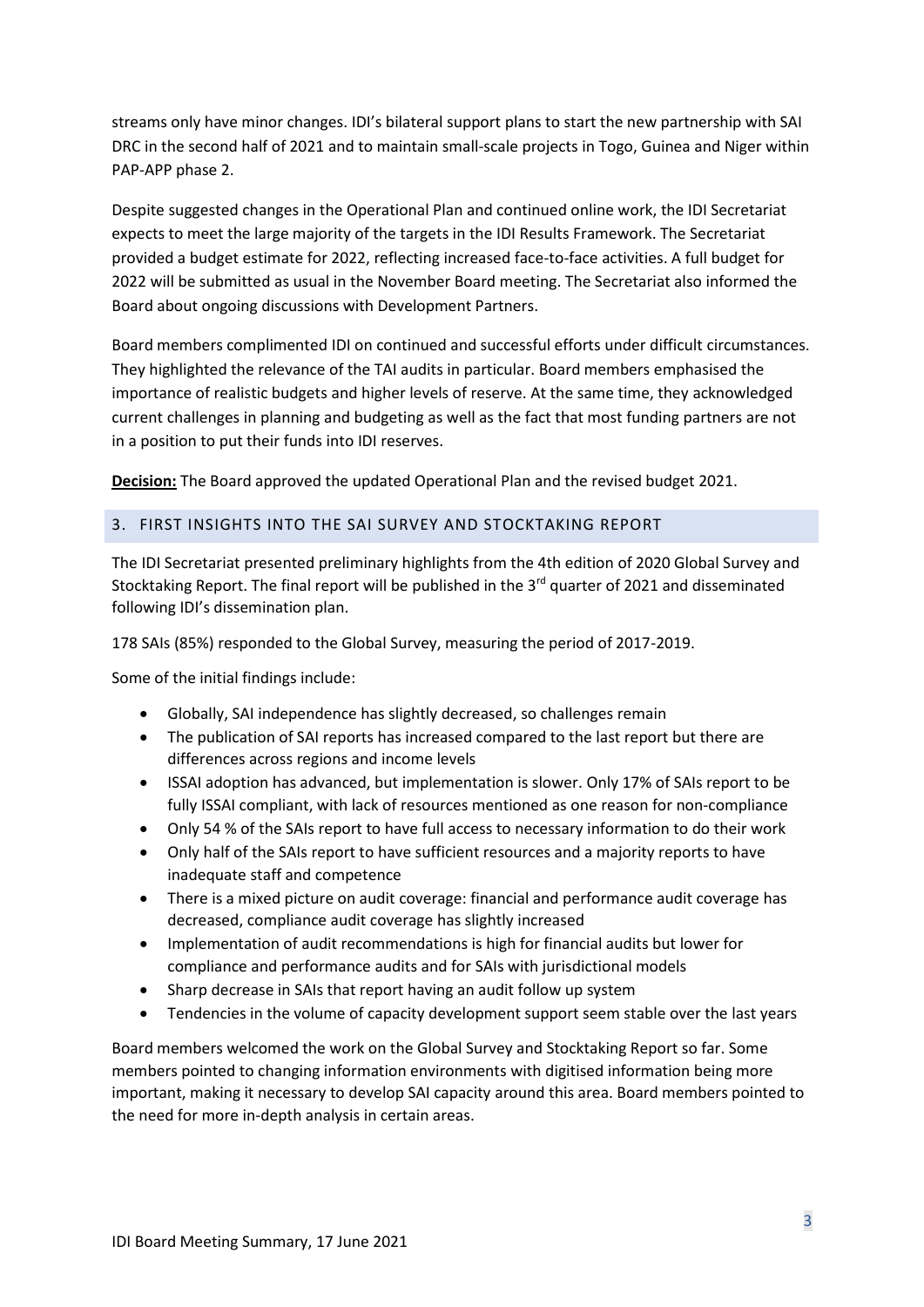## 4. SHARING AND BRAINSTORMING APPROACHES TO STRATEGIC FORESIGHT

The IDI Secretariat presented the current thinking around IDI's approach to foresight and first elements of IDI's future foresight work. In a sharing and brainstorming session, Board members were asked to provide their insights and experience. Discussions focussed on the following areas:

1. Board members' experience **on innovation, experimentation and exploration** in SAIs**.** These areas form part of IDI's recognition that innovation can influence the future (discussed in plenary)

Board members emphasised the importance of SAI leadership and investing in SAI staff. They pointed at involving and capacitating staff, especially in shaping the strategic direction of the organisation, exposing staff to more diverse work and perspectives, such as through engagement with INTOSAI initiatives at global and regional levels and generally creating an enabling environment that allows for innovation and preparing people for change. They also emphasised out-of-the box thinking and leaving room for mistakes and learning from them (e.g. by initiating small-scale, separate centres of innovation or innovation hubs/labs and by piloting within SAIs). They also noted the importance of diverse teams bringing together a broad range of competencies necessary for success, e.g. IT, human resource and legal competencies can all be important. SAIs also need to revise their processes, culture and stakeholder engagement to cater for innovation. SAIs have learned a lot from working under COVID-19 (remote work, real-time audits, leveraging on IT capabilities, partnering, working across teams). Finally, the challenge of creating space for innovation was noted, and that day to day demands too often stifled space for innovation.

Board members also noted the need to shift from planning then doing, to trying new things out at a small scale through pilots, sharing learning across the organisation, then implementing new solutions based on what was learned.

## 2. Board members' **engagement in strategic foresight** in SAIs (discussed in plenary)

Among the issues raised by Board members were the need for continuous strategic scanning (e.g. through a strategic planning unit and/or relevant tools), media tracking, active reach out to audited entities, work with scenario planning, knowledge sharing, work with partners and structured stakeholder involvement. Optimised IT systems, a focus on a formal digital migration journey and (for SAIs) the integration of audit service lines were identified as some enabling factors.

Board members especially emphasised the importance of engagement with a diverse set of stakeholders – internal and external, extending to CSOs – throughout strategic planning and strategic foresight, to help their organisations stay relevant.

Board members noted the recent European Court of Auditors (ECA) Journal "[Strategy development](https://www.eca.europa.eu/lists/ecadocuments/journal21_01/journal21_01.pdf)  [in a rapidly changing world](https://www.eca.europa.eu/lists/ecadocuments/journal21_01/journal21_01.pdf)" as a key reference source for current thinking in strategic foresight, with relevant articles from ECA, the OECD, the SAIs of Sweden, Portugal and USA, and IDI.

3. Board members' thinking around potential **emerging trends/system-level disruptions** and the **impact** these can have **on IDI's support to SAIs** (discussed in breakout groups)

Board members brainstormed emerging trends and potential impacts on IDI's support to SAIs. These were categorised under political, economic, social, technological and environmental (PESTE) trends. The session produced many diverse insights, and certain key themes that were raised in every group. However, participants recognised that the Board was just beginning its strategic foresight work, and